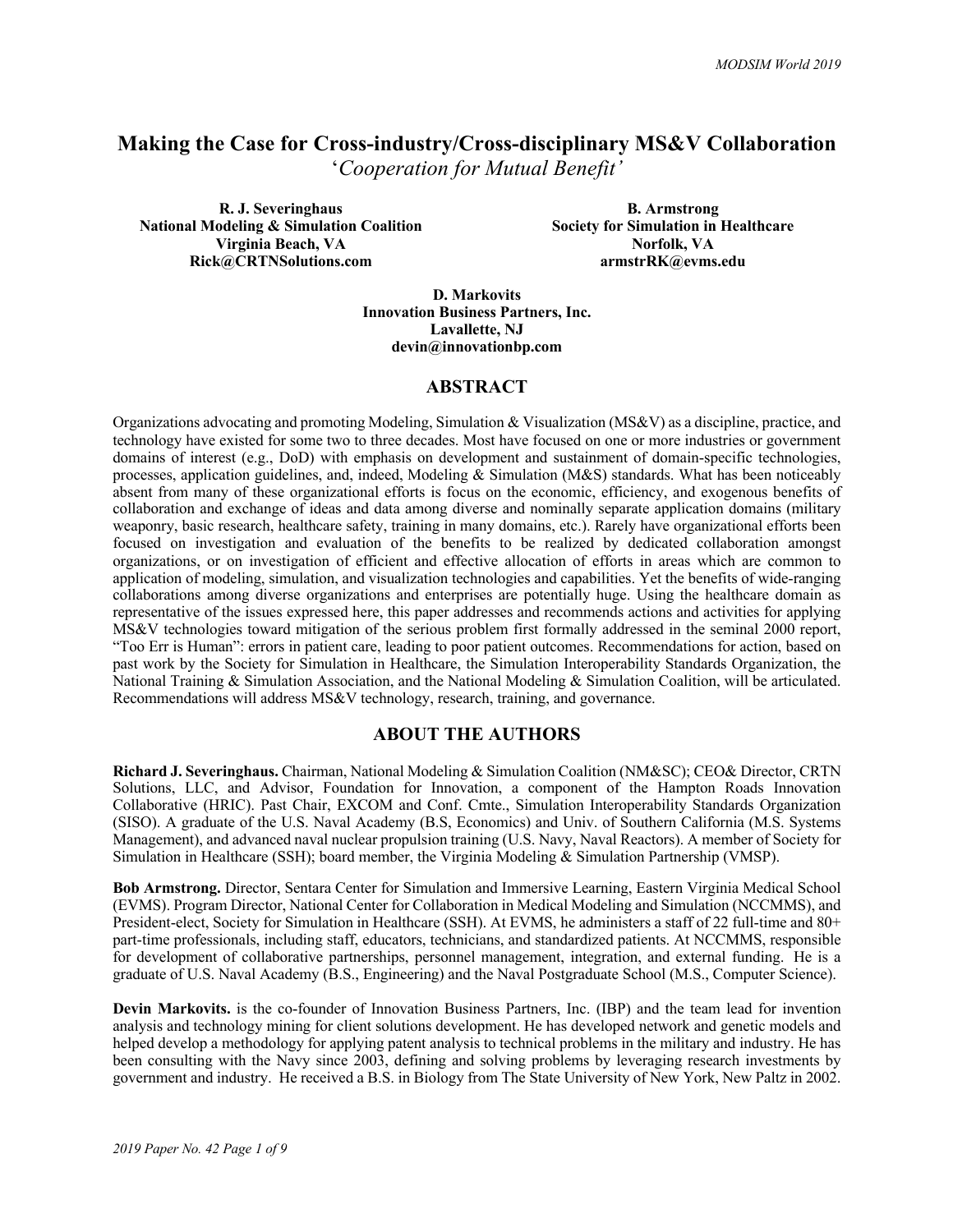## **Making the Case for Cross-industry/Cross-disciplinary MS&V Collaboration**

'*Cooperation for Mutual Benefit'*

**R. J. Severinghaus National Modeling & Simulation Coalition Virginia Beach, VA Rick@CRTNSolutions.com**

**B. Armstrong Society for Simulation in Healthcare Norfolk, VA armstrRK@evms.edu**

**D. Markovits Innovation Business Partners, Inc. Lavallette, NJ devin@innovationbp.com**

"It should be appreciated that it is nearly impossible for a student lacking either proper mental equipment or proper academic preparation to cope with the medical course of today. Furthermore, it is difficult even for well-prepared students to cope with the course unless they are efficient students. With the advance of medical knowledge, new subjects have been added to the curriculum and the subject matter of almost all the various medical courses has increased year by year. The total amount of information placed before the medical student of today is truly appalling.<sup>3</sup>

A.W. Ham, M.B., and M.D. Salter, M.A., M.D., University of Toronto.

#### **BACKGROUND**

Since the creation of the personal computer and development of world-encompassing interconnectivity via the Internet, use of computer-based, internet-based, and simulation-based activity has exploded. It is reasonable to assert that there are very few fields of endeavor not affected by this explosion of technology and creativity. Yet, one may also assert that much of this activity growth has occurred within traditional industries, technologies, and business practices, albeit with huge injection of computation capability. But, the extent of cross-industry, cross-discipline digital exploration, research, and product and services development has lagged markedly behind the growth of 'withindiscipline' technology application. The computer commercial gaming industry is one visible exception; gaming companies exploring and adapting technologies, unencumbered by technical, policy, regulatory, and cultural constraints, have shown remarkable innovation in making use of technologies across research domains, across cultures, and across technologies. This paper addresses the question – why has there not been more cross-industry and cross-technology collaboration, and provides an argument that much more intentional, focused effort to harvest the benefits of digital technologies regardless of source discipline is needed. The fields of medicine and health care are used as examples of the opportunities and benefits to be obtained.

#### **THE EXPLOSION IN MEDICINE'S COMPLEXITY**

Today's medical practitioners must operate within an increasingly complex medical, business, and regulatory environment, made additionally complex by the explosion of tools, processes, and medical devices that rely on computer algorithms, computer generated visualizations, new drugs, new regulations, new diseases, and new and everchanging healthcare business models. It is with some justification that M.D.'s Ham and Salter write, the "amount of information placed before the medical student of today is truly appalling." Yet, these words were written 75 years ago, in a treatise addressing "the art of being a medical student" (Ham, 1943). Today, clearly, "see one, do one, teach one" as a basis for training medical professions and maintaining required certifications is wholly inadequate. It has been replaced by increasing use of computer-based, internet-based, and game-based technologies to integrate 21st technologies with the demands of the competent practice of medicine.

#### **CROSS-INDUSTRY COLLABORATION – THE VALUE PROPOSITION**

It has become increasingly clear that to best take advantage of digital technologies in the medical domain, both industry and healthcare professionals believe big improvements in patient care and patient safety will come from technology innovations that draw on multiple disciplines, and that success will result increasingly from robust collaboration.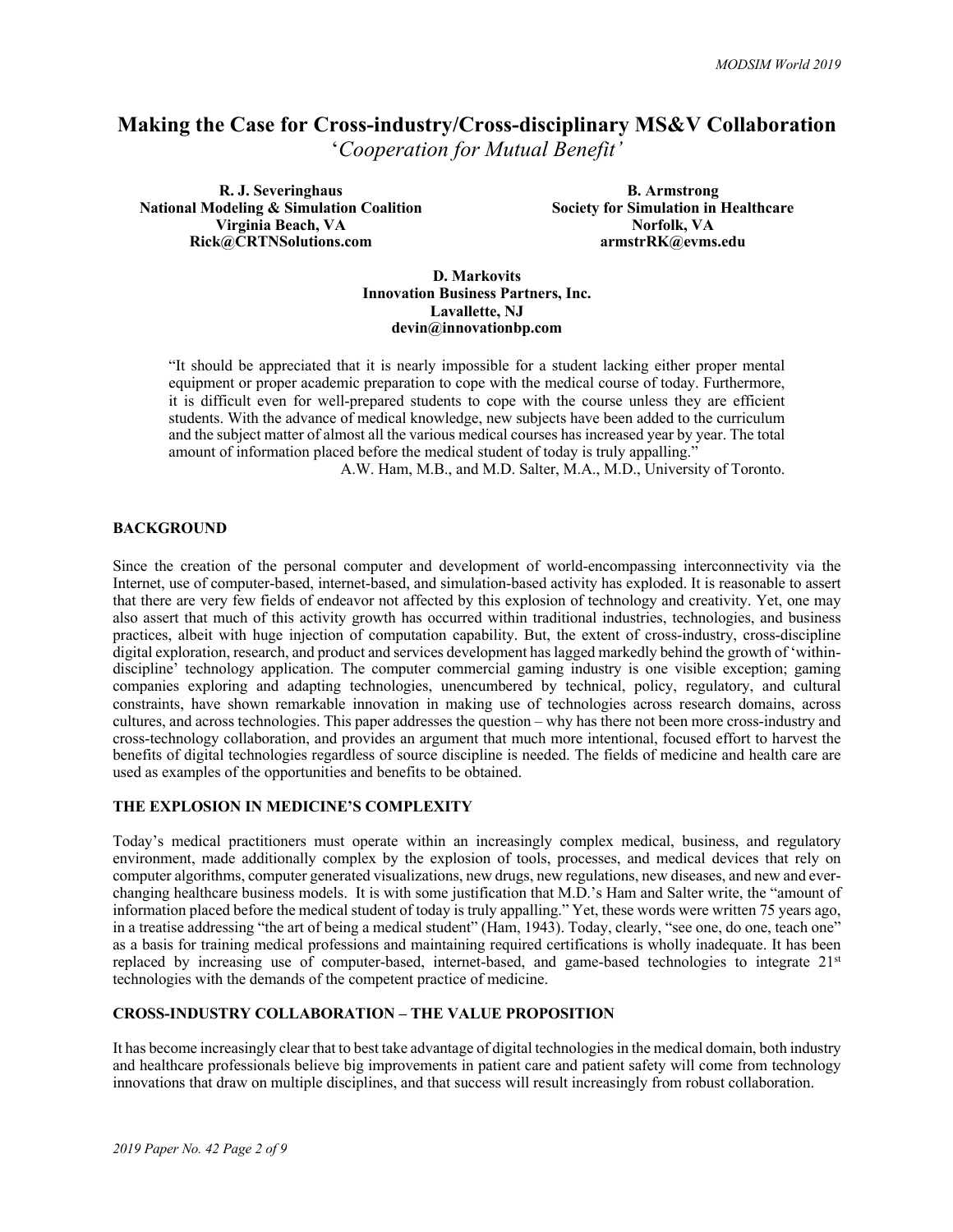For the purposes of this paper, a definition is needed: Gray (1989) defines collaboration as a process by which "parties who see different aspects of a problem can constructively explore their differences and search for solutions that go beyond their own limited vision of what is possible". Expanding this definition to address multiple collaborators, "Bryson et al. (Bryson, 2006) "takes consideration to this and defines Cross-Sector Collaboration (CSC) as the linking or sharing of information, resources, activities, and capabilities by organizations in two or more sectors to achieve jointly, an outcome that could not be achieved otherwise", further noting that CSC can include collaborations involving business, non-profit organizations (NPOs) as well as philanthropies, governments, communities and the public.

Effective collaboration – linking and sharing - is inherently difficult. While individuals and organizations may share an aligned vision for success, their internal processes, systems, cultures, and energies likely differ. These differences can hinder success if they are not recognized and managed.

Nevertheless, collaboration can be extremely valuable – particularly across industries. In cross-industry collaboration "…already existing solutions from other industries are creatively imitated and retranslated to meet the needs of the company's current market or products. Such solutions can be technologies, patents, specific knowledge, capabilities, business processes, general principles, or whole business models." (Bach, 2017). We in fact like the term used by Enkel and Gassman (Enkel, 2010) in their study of 25 cross-industry collaborations to understand the differences in perspective ("cognitive distance) of participating collaborators: *Creative Imitation*.

The value added by collaboration is likely most obvious when members from two industries unite to solve a problem. For example, within the healthcare industry, the massive influx of digital data capture and reliance on automated digital systems has created a knowledge gap; management of this data is not an educational component for care providers. There is an excellent collaborative opportunity for computer and data science organizations and health providers to make data more valuable at both the individual and community levels. The collaboration between two dissimilar but ever-more-technology-reliant industries can result in not only better care, but also more efficient and effective uses for healthcare data.

#### **INNOVATION AT THE INTERSECTIONS**

Breakthrough ideas most often occur at the intersection of different inventive domains. Figure 1 (Markovits, 2017) is an illustration of how a regional hub, such as in Hampton Roads, can serve as a mechanism for creating cross-industry collaboration. A primary role of a hub is to connect cross-discipline/cross-industry entities (companies, government agencies, academic research centers) in ways to promote collaboration among resources - companies, incubators, venture capital funds and other forms of finance, State and regional programs, and regional OEMs – that comprise the ecosystem elements fostering the collaboration. An essential hub role is to gather and connect organizations and their inventors across different clusters (yellow arrows) to encourage and facilitate dialogue that produces new and disruptive ideas leading to new invention, new products, and new services.



#### **A regional example**

Figure 1. Creating a collaboration ecosystem

Figure 1 also represents Collective Intelligence Clusters (Markovits, 2017) as an example of creation of crossdiscipline collaboration. Consider the regional hub here is Eastern Virginia Medical School (EVMS), whose research departments conduct research in healthcare, nanotechnology, and biosensors  $(x, y, \& z$  within the blue oval). The school represents a regional example of successful cross-industry and cross-disciplinary collaboration. Initiatives include research in the following areas: Diabetes and Complications of Metabolic Syndrome, Biomedical Proteomics– Biomarkers, Biorepository, Healthcare analytics and Population Health, Neurosciences, and Women's and Infant Health. Each department works with a set of outside organizations (other university researchers, commercial companies, and perhaps a government laboratory – the x, y, and z organizations within the dotted circles) having similar or complementary expertise. Collaboration and innovation are fostered when one or more EVMS research departments cooperate internally to solve problems, and in turn recruit expertise from one or more outside areas of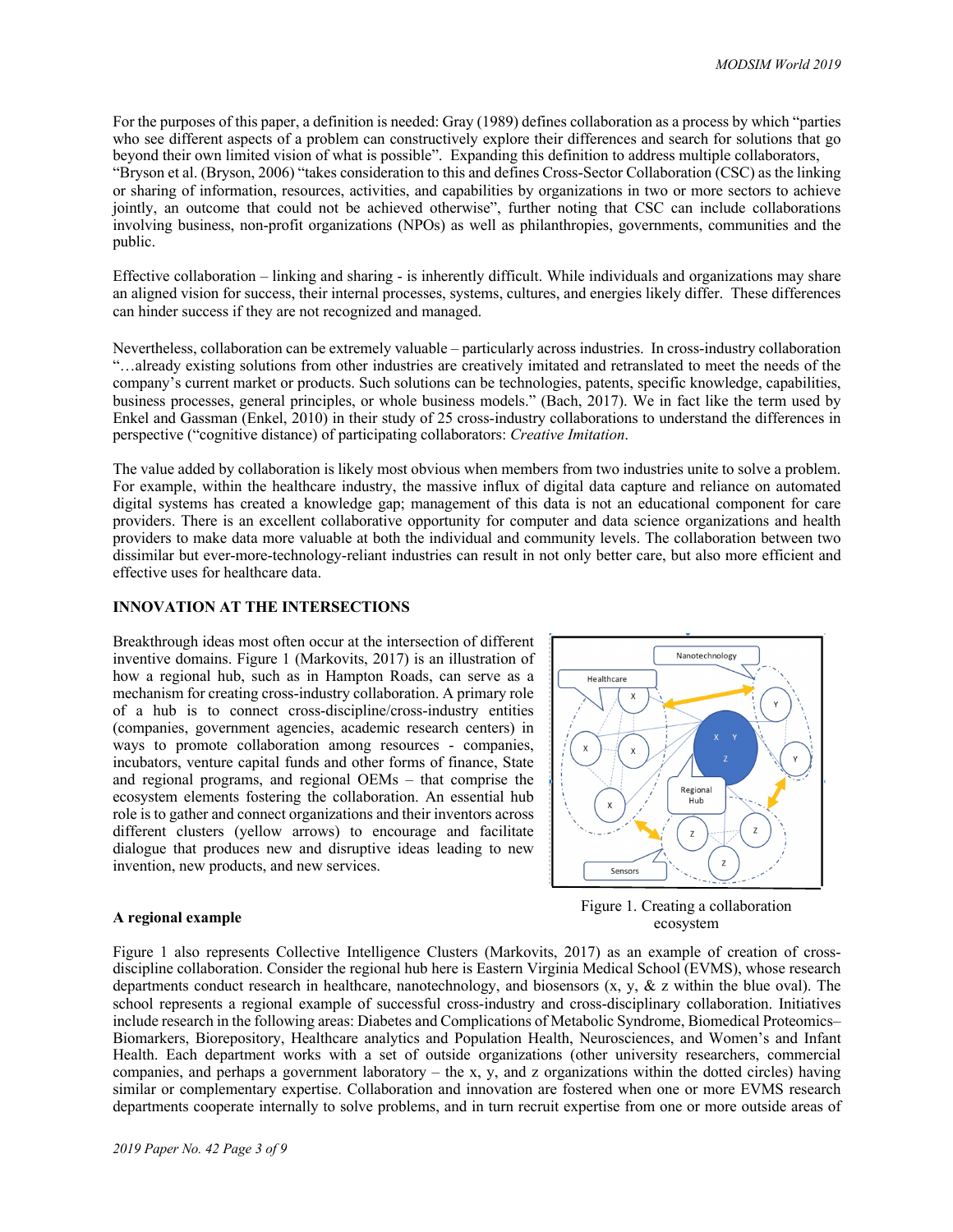expertise (nanotechnology and sensors, for example) to participate in a specific collaboration. Figures 2a and 2b provide general illustration of EVMS' collaborative structure.



Typically termed "translational research" in healthcare fields, EVMS research embodies the spirit of cross-industry and cross-disciplinary collaboration. The school has a long history of co-development and collaboration with other academic institutions, healthcare entrepreneurs, healthcare providers, and even non-healthcare focused commercial companies and organizations – some as far afield as California<sup>1</sup>. As is typical, some of these collaborations were successful, and some were not – evidence that cross-domain and inter-organizational collaboration is challenging.

#### **CROSS-INDUSTRY COLLABORATION – INCENTIVIZING CROSS-TECHNOLOGY INNOVATION**

#### **The Challenges**

In a sense, motivating and sustaining cross-industry and cross-disciplinary collaboration involves understanding of both diversity and incentivization as critical factors in achieving success. Much has been written about the value of diversity (Campbell, 2016; Phillips, 2014; Surdek, 2016; Zinczuk, 2016) in fostering and sustaining innovation in creation of new knowledge. Stated another way, diversity garners differences of perspective, about which much has also been written (Campbell, 2016; Surdek, 2016; Zinczuk, 2016). *Scientific American* (Phillips, 2014) phrased the issue this way: "The fact is that if you want to build teams or organizations capable of innovating, you need diversity. Diversity enhances creativity. It encourages the search for novel information and perspectives, leading to better decision making and problem solving. Diversity can improve the bottom line of companies and lead to unfettered discoveries and breakthrough innovations." However, putting in place a cross-industry collaboration structure as shown in Figure 1 is not sufficient. Without a central motivation and incentive, too often attempts at collaboration fall short.

Much also has been studied about incentive programs (Abduljawad, 2011; Burwell 2016; Custers, 2008; Doran, 2017; Farnam Street, 2016). Yet much of the literature does not recognize the powerful effects of culture and motivation on the *effectiveness* of incentives. Charlie Munger, long-time vice-chair of Berkshire Hathaway<sup>2</sup>, has cautioned, "I think I've been in the top 5% of my age cohort all my life in understanding the power of incentives, and all my life I've underestimated it. Never a year passes that I don't get some surprise that pushes my limit a little farther." At age 94, he has also observed, about business, "the behavior you see is usually the result of incentives you don't see," and "… people will navigate the shortest path to the incentive." (Farnam Street, 2018).

These time-proven observations have lessons for health care. Sylvia Burwell, Secretary of Health & Human Services, 2014-2017, had this to say about incentives, talking about the rise in healthcare costs: "One of the reasons is the long legacy of fee-for-service, widely understood to be one of the main drivers of health care costs. Experts have compared fee-for-service to paying carpenters by the inch of lumber, or plumbers by the foot of pipe. It's easy to understand

<sup>&</sup>lt;sup>1</sup> Examples of successful EVMS collaboration: patents with this list of co-assignees: Children's Specialty Group, Health and Human Services, ODU, Fred Hutchinson Cancer Research Center, Univ. of Arkansas, and Ciphergen Biosystems, Inc. (a California company). (Source: Markovits, D., IBP, Inc., focused patent search results, 2019) <sup>2</sup> Sixth largest private employer in the U.S., at 377,000 employees. Source: Wikipedia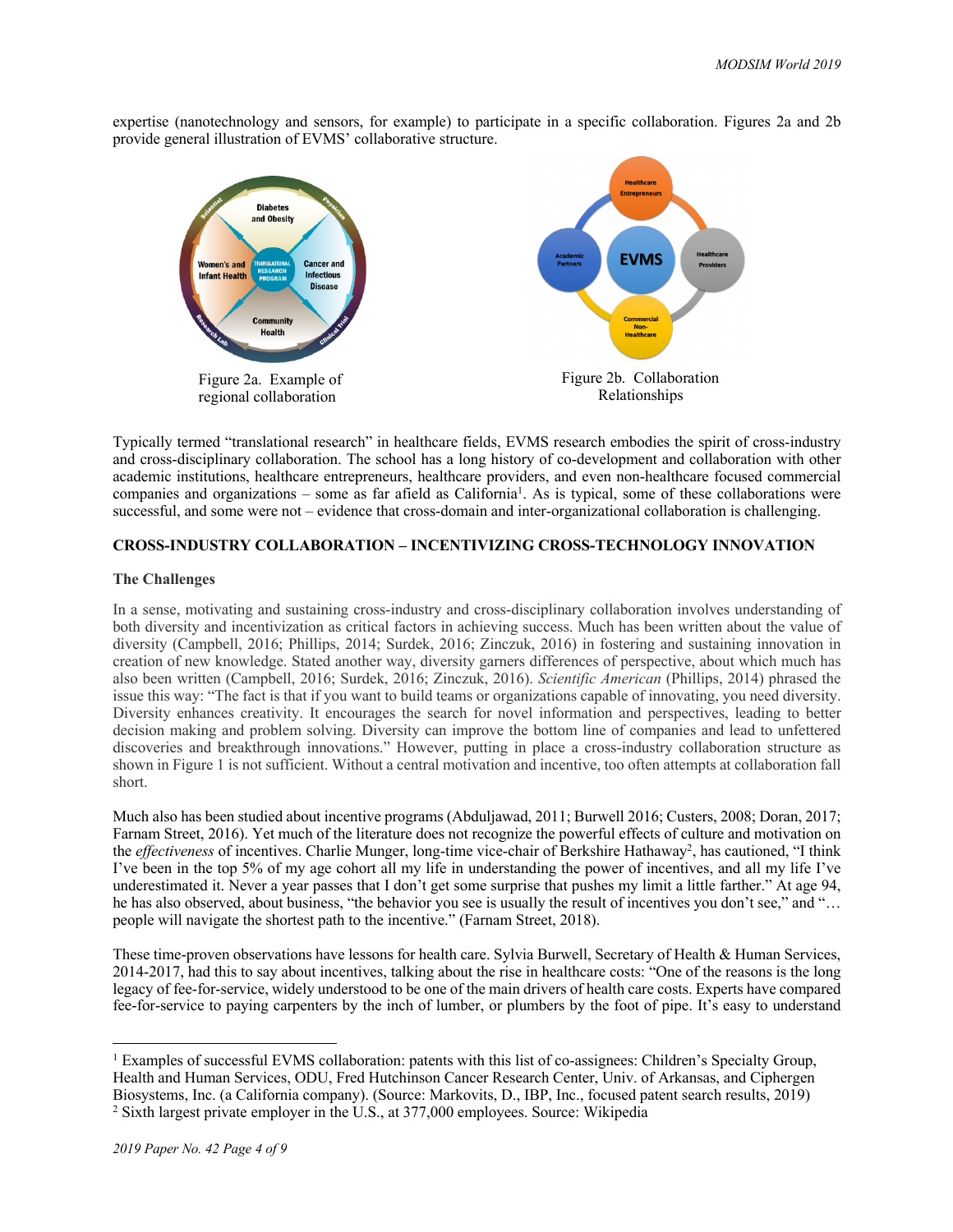why this payment system is inflationary: in a climate where redundancies have no financial downside, paying for the volume of services without regard to outcomes will result in a system that emphasizes the former." (Burwell, 2016). Munger would agree with her comment about the distortion of incentives in health care: "Under a fee-for-service system, each visit, screening, and procedure is rewarded while many of clinicians' most important duties—like reviewing lab tests, corresponding with patients, and communicating with other doctors to coordinate care—go uncompensated. One study found that primary care physicians must address more than three dozen urgent uncompensated tasks every day – tasks like discussing a patient's care plan with a specialist, or working with a nurse to address the side effects of a patient's medications." Munger has characterized this distortion of incentives more directly: "You get what you reward." (Sorkin, 2018). Seen in this light, it is no surprise that the average doctor-patient encounter during an office visit is about 11 minutes – neither doctor nor nurse get reimbursed for time spent in discussion with the patient.

## **TOWARDS WORKABLE COLLABORATIONS**

Another important issue bears on the motivation to collaborate. System level (and organizational level) incentivization is different from the individual incentivization. Individuals want to change and fix things, but the *systems* under which they operate are extremely change averse. Examples abound: Billing – because the system is cumbersome and complicated, and changes create mistakes; Administration – because changes take resources, and unless they save significant money or improve the brand, there is little motivation; Changes to personnel management or staffing – because the workforce already feels overloaded and overburdened, and changes are not trusted unless they pay off immediately at the individual level.

"Healthcare" is arguably a domain that changes only as driven from within by domain leadership. The UK and US healthcare domains (however defined) are much different, but both must operate immersed in what we term the top 5 Change Determinants (CDs): Culture, Policy, Funding, Structure, and Attitude ("CPFSA"). These organizational characteristics drive the relationship(s) between and among Providers and the employment of Technology within the healthcare domain.

Via collaboration (cross-industry, cross-discipline, or other), innovation and technology insertion across a given domain most assuredly change all 5 CDs to varying degrees. But successful collaborations have imposed huge changes on industries, on peoples' day-to-day experience, and on culture. The music industry changed drastically between the 1960's and today, due to digital innovation, the internet, and new distribution, marketing, and sales methods; these same innovations, plus others, have changed communications across the planet across the same 5+ decades. As just one example, who would have thought that much banking in African and Central American countries is done by cell phone?

Changes such as these have provided huge benefits to large segments of populations – benefits accruing from intentional collaboration across disciplines, across industries, and across nations and governments. Common to such changes are technology disruption and big changes in the distribution of costs, in the distribution of revenue (incomes) among various provider groups within the changed domain, and major changes (usually belatedly) to governance (in the U.S. healthcare domain, that would include FDA and a number of Federal departments (Commerce, HHS, etc.)).

#### **Aligning Diversity, Motivation, and Incentive to Drive Collaboration**

In addressing health care in this paper, it must be recognized that providers (individuals) and providers (organizations) have different, and at times markedly different, incentives – and very different levels of "freedom to operate." Both groups are limited by federal regulation; the former are agile but relatively poorly resourced, and the latter are usually well resourced but not very agile – and very risk averse, as stated previously. And both groups are subject to the five Change Determinants – CPFSA. Part of the challenge is to show an acceptable value to motivate taking on a collaborative task that is almost always harder than maintaining the status quo, is probably seen as risky, and is likely not appreciated/heralded without an immediate realization of return on investment.

#### **SUCCESSFUL COLLABORATION**

Successful collaborations tend to start with two things – a significant intractable problem, and an overriding motivation to solve that problem. The following example (Nguyen, 2017) of a successful cross-industry collaboration between the automotive and health care industries provides illustration of the benefits of diversity of perspective and proper alignment of incentives with desired outcomes.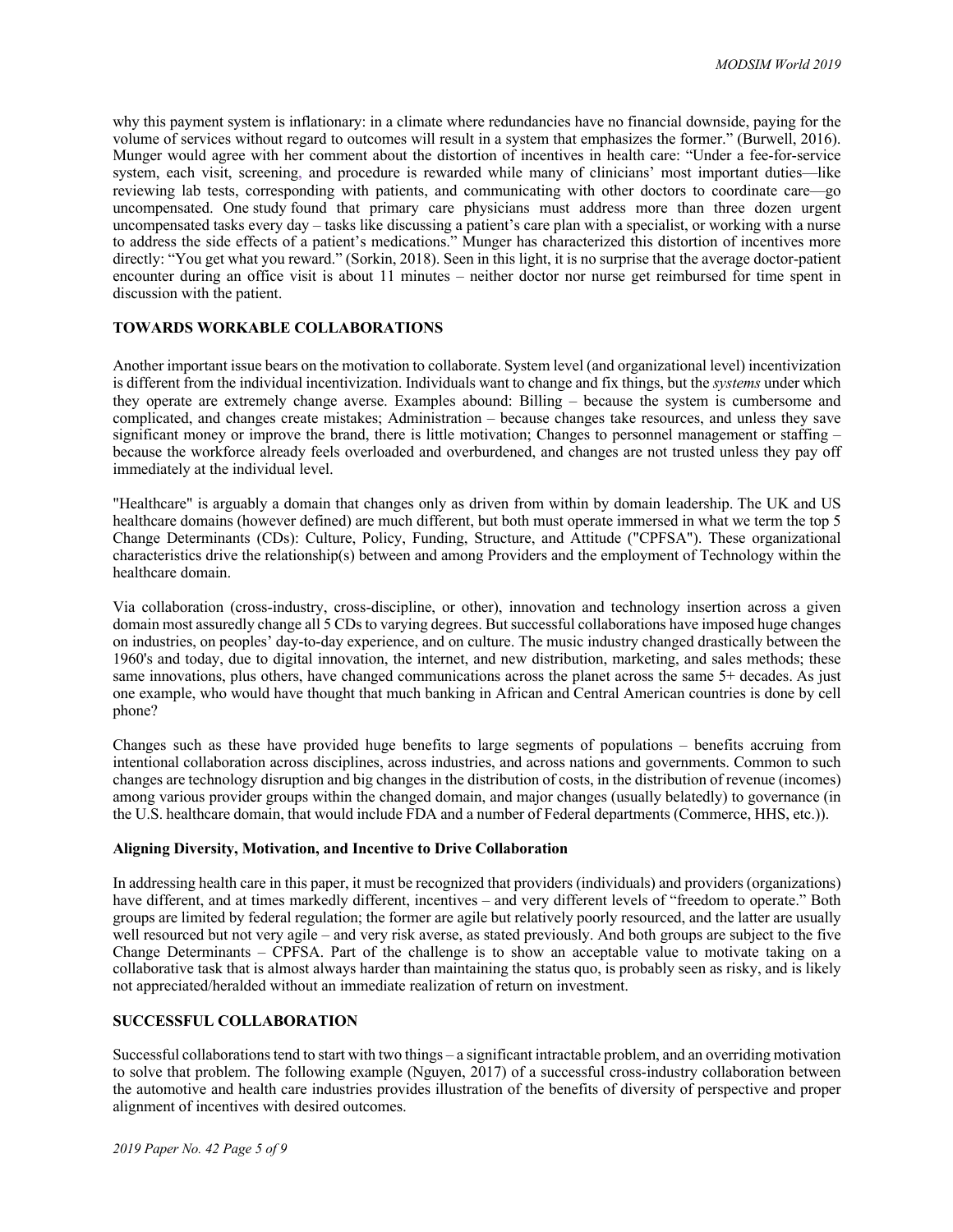The intractable problem was Central Line Associated Bloodstream Infections, or CLABSIs. The overriding motivation was two-fold: approximately 250,000 CLABSIs occur annually at hospitals across the country, and treatment countermeasures cost more than \$6 billion annually, according to a study published in the *Journal of Infusion Nursing*.

Toyota partnered with Children's Health in Dallas, Cook Children's Hospital in Fort Worth, Children's Hospital in Cincinnati, and Children's Hospital of The King's Daughters, Norfolk, Virginia, all four institutions baffled and frustrated by this persistent issue. Doctors and nurses at each hospital were following strict hygiene protocols, yet, somehow, harmful bacteria as well as other germs were getting past their defenses. Toyota sent a process engineer, Scott Dickson, to observe and record conditions as he found them; his unbiased perspective discovered that healthcare practitioners were following the proper steps to ensure they were germ free, but that the surrounding environment (tables, blankets, other equipment in the vicinity of the patient) was not sterile, and contamination occurred (e.g., a sterile medical device placed on a non-sterile table). The solution, implemented by application of Toyota's problemsolving methodology, was to revise some aspects of provider-patient interaction, and to impose the use of sterile pads to serve as a barrier between a potentially contaminated surface and the medical devices (such as chest tubes) being used to treat patients. The results were startling: "It's now been more than a year and infections are down 75 percent," Dickson reported. "They're absolutely thrilled with the progress we've made and, if at all possible, looking to eliminate these infections all together."

What can be learned from this example: Toyota engineer Dickson expressed it this way: "What they thought was the problem and what was actually the problem turned out to be very different things," says Dickson. "There's no way we would have figured it out if we hadn't spent time at each site and talked with the nurses on the floor." … **"The way we systemically break down a problem was completely foreign to the people at the hospitals**," says Dickson. "In the end, their reaction was: 'Oh, my gosh. We never thought of that.'"

Another example, taken from industry, illustrates alignment of economic incentives and complementary technology for economic development. Here, the shoe company Nike is a developmental Hub entity, the OEM in Figure 3, facilitating & encouraging collaboration among institutions that would otherwise not share knowledge and expertise due to competitive pressures. Figure 3 (Markovits, 2017) shows Nike, the OEM, connecting a subset of its creative, but competitive, suppliers (A, B, C) from different industries into a Co-Development Team (CDT) – an incentivized collaboration. Nike presents all 3 with a design or product



Figure 3. Product development collaboration

challenge that needs to be solved. CDT members must share their knowledge and technological expertise to research and produce a solution<sup>3</sup>. In return, Nike guarantees CDT members right of first refusal at fulfilling orders for the solution before Nike turns to other suppliers. Note that one of the incentives is that any member of the CDT who attempts to "free-ride" (participating without contributing), that supplier is removed from the team, and loses any opportunity for contracting with Nike on the developed solution.

Appendix A provides a further example of a need for cross-industry collaboration to solve an ongoing healthcare issue. In this case, the intractable problem is non-clinical infrastructure and operations costs, and the overriding motivation, finding "smart building technologies to drive resource efficiency and increase patient satisfaction."

<sup>&</sup>lt;sup>3</sup> A real-world example (from Enkel (2010)): Nike Challenge: better shock absorption for sport shoes. Source of innovation: Formula One shock absorption technologies. Result: Nike's Shox shoe with a new shock absorption system. A cross-industry collaboration between two industries: footwear and high-performance car racing.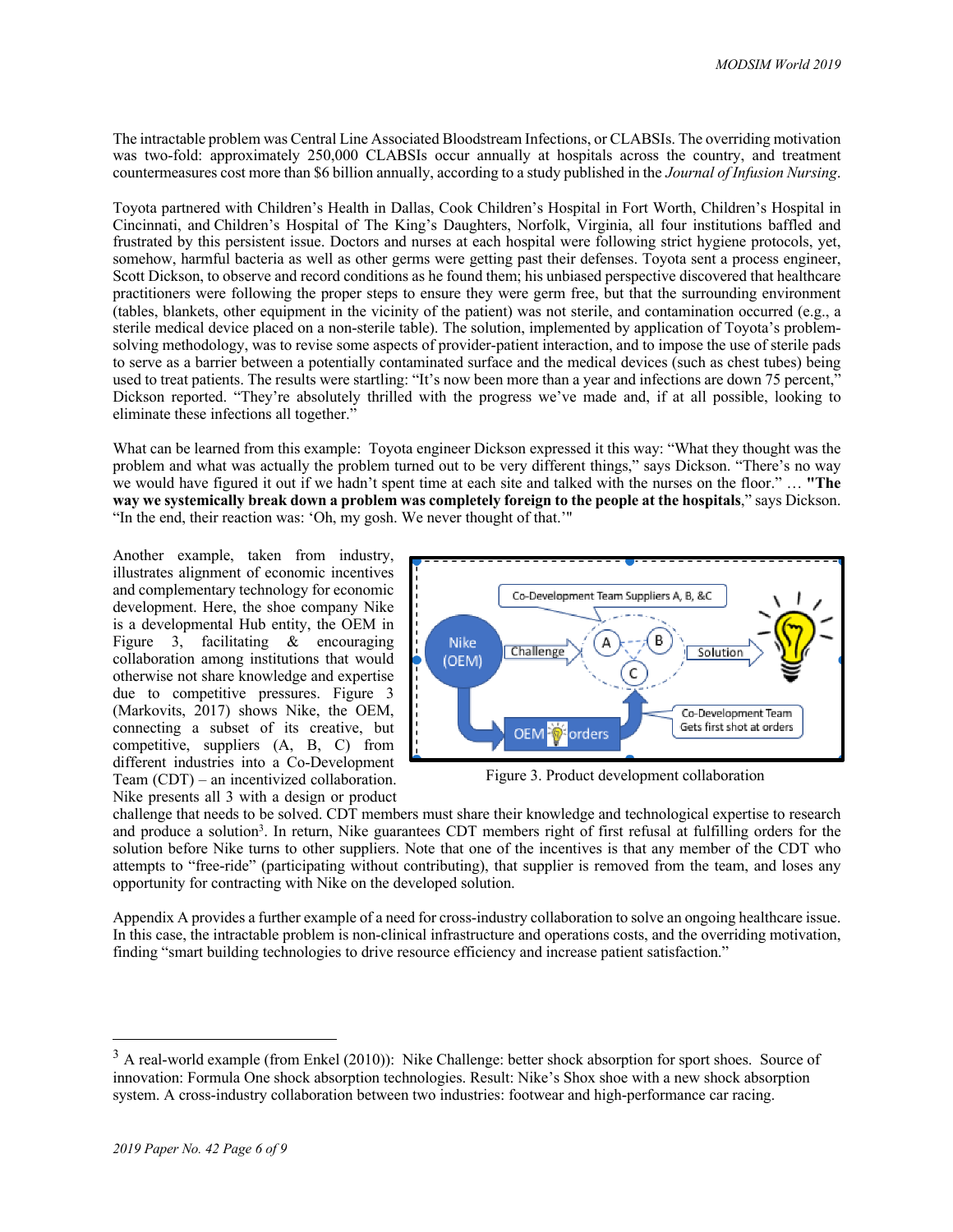#### **RECOMMENDATIONS**

The foregoing discussion and examples indicate commonalities typical of successful collaboration. Abduljawad and Al-Assaf, in an extensive 2011 study (Abduljawad, 2011) reported observations gleaned from two projects: **"**one targeted primarily to providers to increase the demand for health care services and another targeted at consumers to increase their use of health care and related services. In the all projects, workers reported that to ensure success ... the following characteristics should be present: 1) Designed in collaborative manner; 2) Development of realistic goals; 3) Development of indicators that are SMART (specific, measurable, achievable, realistic, and timely); 4) Tailoring of incentives (types and amounts) according to the target population; 5) Putting in place a system to monitor and validate performance, and 6) Development and execution of contracts."

Our research and experience support these formal study conclusions. Additionally, we found that in many cases the incorporation of some method of checking on, or inspecting, behaviors and actions was an essential element in understanding the effectiveness and efficacy of developed incentives and the degree to which inclusion of diversity of perspective was important to the collaborative efforts, whether cross-industry, or cross-disciplinary. In a 2008 study (Custers, 2008) addressing creation of a decision framework for selecting effective incentive structures to promote improved performance, the authors analyzed 9 direct financial incentive models, 3 direct non-financial incentive models, and 2 indirect models (one financial incentive, one non-financial). Only one was found to show evidence of performance improvement beyond "none" or "limited":

*"Public Reporting* (appeals to intrinsic motivation) was found to lead to performance improvement; however, only for those performance aspects reported upon. Concerns for their public image appear to be a key motivator for improvement. Although professional pride is a motivator, more concrete financial incentive could also be influenced by changes in hospital reputation like for example a hospital's ability to raise funds or recruiting and retaining qualified physicians and nurses. Despite some doubts at the hospital management level in the NHS about the validity of the performance rating system, they found it useful as a lever to influence staff behavior. In general hospitals don't undertake many actions after reporting performance. In particular if the performance is enough in the eyes of a hospital; poor performing hospitals will more frequently undertake activities [to achieve improvement]."

Not present in either of these studies, or in others we came across, was

- a) recognition of the differences between individual incentives and motivations, and those of
- institutions and governing bodies (regulatory authorities, societies, etc.), or
- b) explicit research effort to examine the degree to which diversity of experience, perspective, and expertise was included in collaborative projects.

These factors comprise the major recommendation of this paper – that leaders and managers must be intentional and realistic in understanding the real drivers of individual and institutional motivations in when considering crossindustry / cross-disciplinary collaboration, and must be prepared to observe, inspect, and modify incentives and team compositions as collaborative work continues. The benefits of doing so, as illustrated by the Toyota example, are well worth the effort.

#### **ACKNOWLEDGEMENTS**

The authors would like to acknowledge the research services provided by Innovation Business Partners, Inc., a New Jersey company, supporting research for this paper, and also acknowledge the many individuals of the organizations listed in the abstract, too many to name here, who have broadened our knowledge and perspective in thinking about, and researching, the challenges and opportunities in creating successful cross-industry/cross-discipline collaboration.

#### **REFERENCES**

#### **General**

Ham, A.W. & Salter, M.D. (1943). **Doctor in the Making – The Art of Being a Medical Student** J.B. Lippincott Company, 1943.

#### **On Diversity**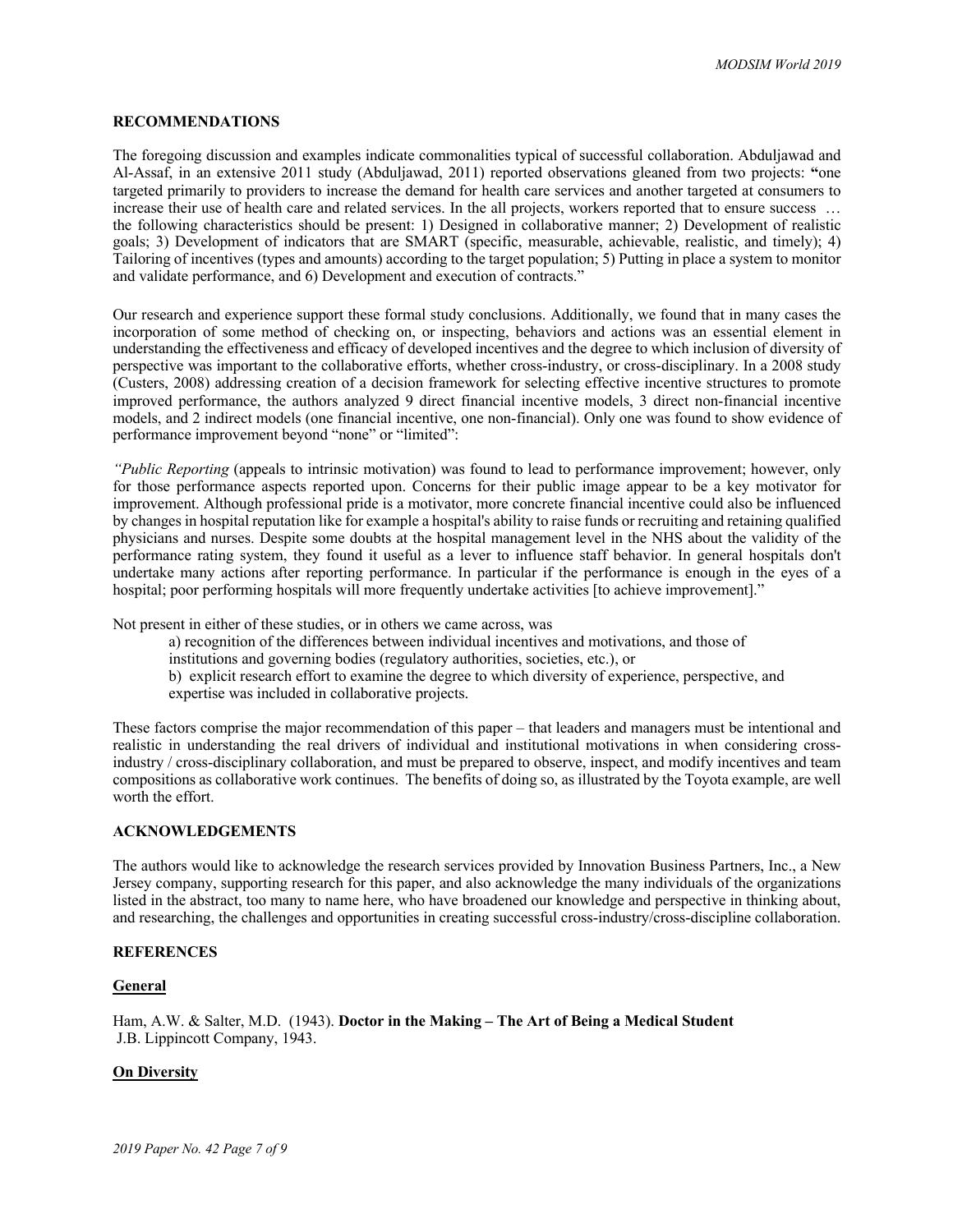Campbell, S. (2016). "*Understanding the Other Person's Perspective Will Radically Increase Your Success*". Entrepreneur. https://www.entrepreneur.com/article/275543

Phillips, K. 2014. *How Diversity Makes Us Smarter.* Scientific American 311, 4, 42-47 (October 2014) doi:10.1038/scientificamerican1014-42]

Surdek, S. (2016). "Why Understanding Other Perspectives Is A Key Leadership Skill". Forbes Coaches Council. URL: https://www.forbes.com/sites/forbescoachescouncil/2016/11/17/why-understanding-other-perspectives-is-akey-leadership-skill/#182b1c456d20. Nov 17, 2016. Accessed 10Jan19.

Zinczuk, A. (2016). "The Value of Different Perspectives". Agile Rebels online. url: https://agilerebels.org/en/2016/11/20/the-value-of-different-perspectives/. Nov 20, 2016.

#### **On Incentives**

Abduljawad, A., & Al-Assaf, A. (2011). *Incentives for Better Performance in Health Care.* SQU Med J, May 2011, Vol.11, Iss. 2, pp.201-206, Epub 15th May 11, (p. 205).

Burwell, S. M. 2016. *Building A System That Works: The Future Of Healthcare.* Updated, 15 Jan 2019. In Health Affairs. url: https://www.healthaffairs.org/do/10.1377/hauthor20161209.914899/full/ Accessed 15 Jan 2019

Custers, T., Hurley, J., Klazinga, N., & Brown, A. (2008). *Selecting effective incentive structures in health care: A decision framework to support health care purchasers in finding the right incentives to drive performance*. BMC Health Services Research 2008, **8**:66 doi:10.1186/1472-6963-8-66. 27 March 2008. url: This article is available from: http://www.biomedcentral.com/1472-6963/8/66

Doran, T., Maurer, K.; & Ryan, A. (2017). Impact of Provider Incentives on Quality and Value of Health Care. Annual Review of Public Health 2017.38.449-65. url: www.annualreviews.org. 2017.

Endersen, Laurence. Pebbles of Perception: How a Few Good Choices Make All The Difference. Oct 31, 2014.

Farnam Street blog (2016). "*The Distorting Power of Incentive". https://fs.blog/2016/03/distorting-power-ofincentives/. Accessed 10 Jan19. Quote taken from* Endersen, Laurence. Pebbles of Perception: How a Few Good Choices Make All The Difference. Oct 31, 2014.

Sorkin, A. (2018). *Good Versus Bad Incentive Models*. Warren Buffett & Charlie Munger. YouTube video, Yahoo Finance, 21 Feb 18. url: https://www.youtube.com/watch?v=EbMOXYj3aUQ

#### **On Collaboration**

Bach, A., & Malcolm, J. (2017). *Exploring Value Creation in Cross-Sector Collaboration*. Thesis in Corporate Sustainability. University of Gothenburg, Spring 2017. P. 22-23. Available at: https://iotsverige.se/wp-content/uploads/2017/09/AnnikaochJackson.pdf

Bryson, J. M., Crosby, B. C. & Stone, M. M. (2006). The Design and Implementation of Cross- Sector Collaborations: Propositions from the Literature. *Public Administration Review*, 66, pp.44–55. In Bach, A., & Malcolm, J. (2017). *Exploring Value Creation in Cross-Sector Collaboration*. Thesis in Corporate Sustainability. P. 22-23. University of Gothenburg, Spring 2017.

Enkel, E., & Gassman, O. (2010). *Creative imitation: exploring the case of cross-industry innovation* . R&D Management 40, 3, 2010. © 2010 The Authors. Journal compilation r 2010 Blackwell Publishing Ltd, Oxford, UK.

Gray, B. (1989). *Collaborating: Finding Common Ground for Multiparty Problems*. San Francisco, CA: Jossey-Bass, pp.5. In Bach, A., & Malcolm, J. (2017). *Exploring Value Creation in Cross-Sector Collaboration*. Thesis in Corporate Sustainability. University of Gothenburg, Spring 2017. P. 22-23.